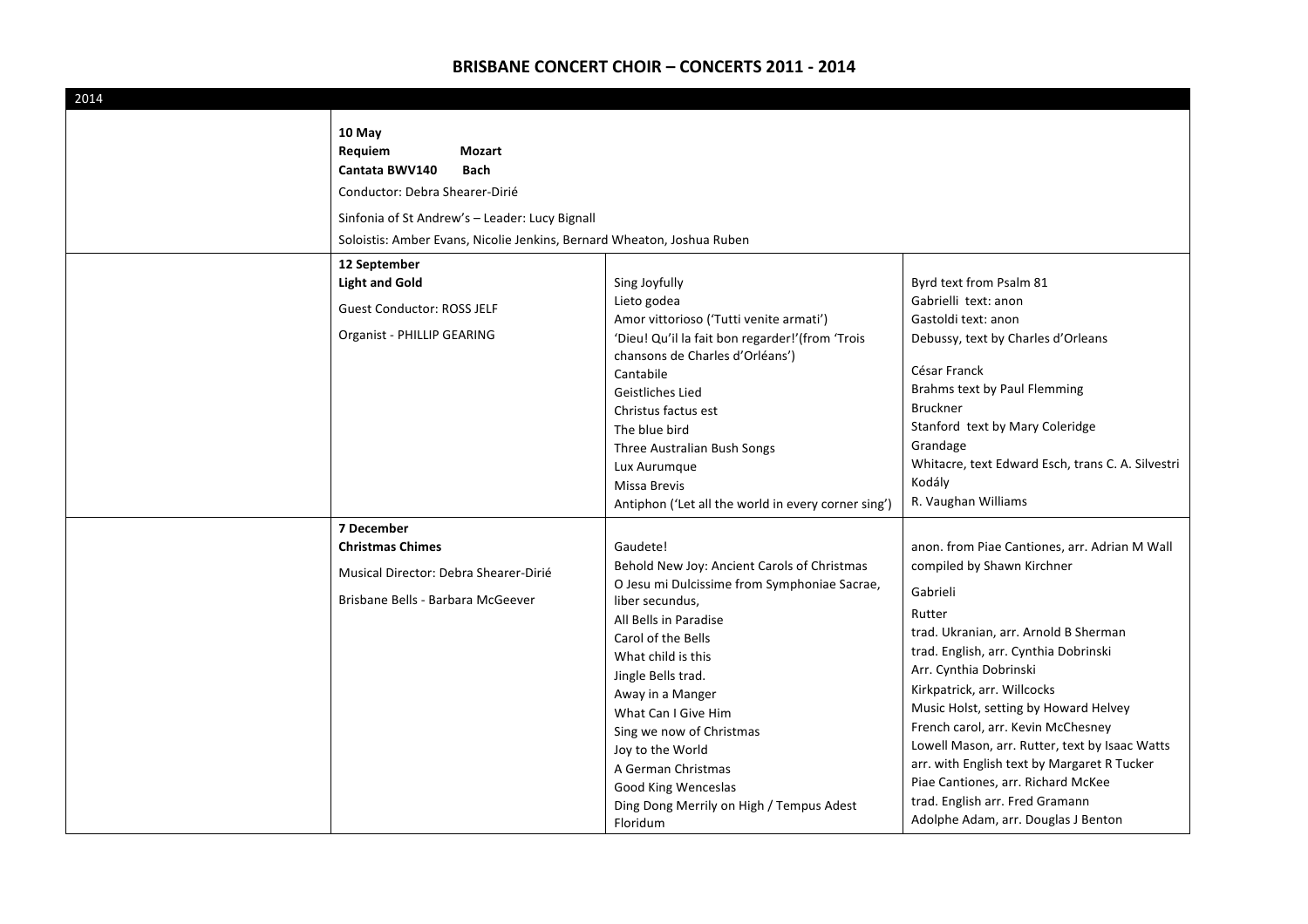|  | O Holy Night                        | Welsh trad. carol, arr. Willcocks audience sing |
|--|-------------------------------------|-------------------------------------------------|
|  | Deck the Halls                      |                                                 |
|  | Serenity (O magnum mysterium)       | Ola Gieilo                                      |
|  | Quatre motets pour le temps de Noël | Poulenc                                         |
|  | Before the paling of the stars      | Cecilia McDowall, text by Christina Rossetti    |
|  | We wish you a Merry Christmas       | trad. West country carol, arr. Arthur Warrell   |

| 2013 |                                                                                                                                                                        |                                                                                                                                                                                                                                                                                                                                                                                                                                     |                                                                                                                                                                                                                                                                                                                                                                                                                                                                                                                  |
|------|------------------------------------------------------------------------------------------------------------------------------------------------------------------------|-------------------------------------------------------------------------------------------------------------------------------------------------------------------------------------------------------------------------------------------------------------------------------------------------------------------------------------------------------------------------------------------------------------------------------------|------------------------------------------------------------------------------------------------------------------------------------------------------------------------------------------------------------------------------------------------------------------------------------------------------------------------------------------------------------------------------------------------------------------------------------------------------------------------------------------------------------------|
|      | 18 May<br><b>In Glorious Company</b><br>Musical Director: Debra<br>Shearer-Dirié<br><b>Brisbane Regional Youth</b><br>Orchestra - Shaun Dorney<br>Soloist: Shaun Brown | Jupiter ('I Vow to Thee My Country')<br>Battle Hymn of the Republic<br>Greater love hath no man<br>My Soul, there is a country (from the 'Songs of Farewell')<br>For the beauty of the earth<br>God of our Fathers<br>Old Hundredth<br>Jerusalem<br>Finlandia ('Be Still my Soul')<br>Te Deum in D Major 'Dettingen'                                                                                                                | Holst text by Sir Cecil Spring-Rice<br>Trad. arr. Peter J Wilhousky<br>Ireland<br>Parry<br>Rutter<br>Claude Thomas Smith<br>Trad. arr. Vaughan Williams, text William Kethe<br>Parry text by William Blake<br>Sibelius English text by J. L. Borthwick<br>Handel                                                                                                                                                                                                                                                 |
|      | 8 September<br><b>Letters from Home</b><br><b>Musical Director: Debra</b><br>Shearer-Dirié<br><b>Brisbane Boys College</b><br>Collegians - Brett Holland               | Magnificat for unaccomp double chorus (Op. 164)<br>There is Sweet Music<br>The Evening Primrose<br>The blue bird<br>My love dwelt in a Northern land<br>Three Australian Bush Songs<br>So Deep<br><b>Onward Christian Soldiers</b><br>I Vow to thee my country<br>Steal Away<br>Ladies of Brisbane<br>And So it Goes<br><b>Country Gardens</b><br>Moreton Bay<br>I love my love<br>Past Life Melodies<br>Lament for the Boat People | Stanford<br>Elgar, words by Alfred, Lord Tennyson<br>Britten, words by John Clare<br>Stanford, words by Mary Coleridge<br>Elgar text from "Romance" by Andrew Lang<br>Grandage<br>Robert Burns arr. James MacMillan<br>Sullivan<br>Holst arr. Guy Jansen, text Sir Cecil Spring-Rice<br>trad. arr. Brazeal Dennard<br>trad. arr. Brett Holland<br>Billy Joel arr. Kirby Shaw<br>Grainger arr. David Tall<br>trad. arr. Mark O'Leary<br>Cornish folksong arr. Gustav Holst<br>Sarah Hopkins<br><b>Ruth McCall</b> |
|      | 23 November                                                                                                                                                            |                                                                                                                                                                                                                                                                                                                                                                                                                                     |                                                                                                                                                                                                                                                                                                                                                                                                                                                                                                                  |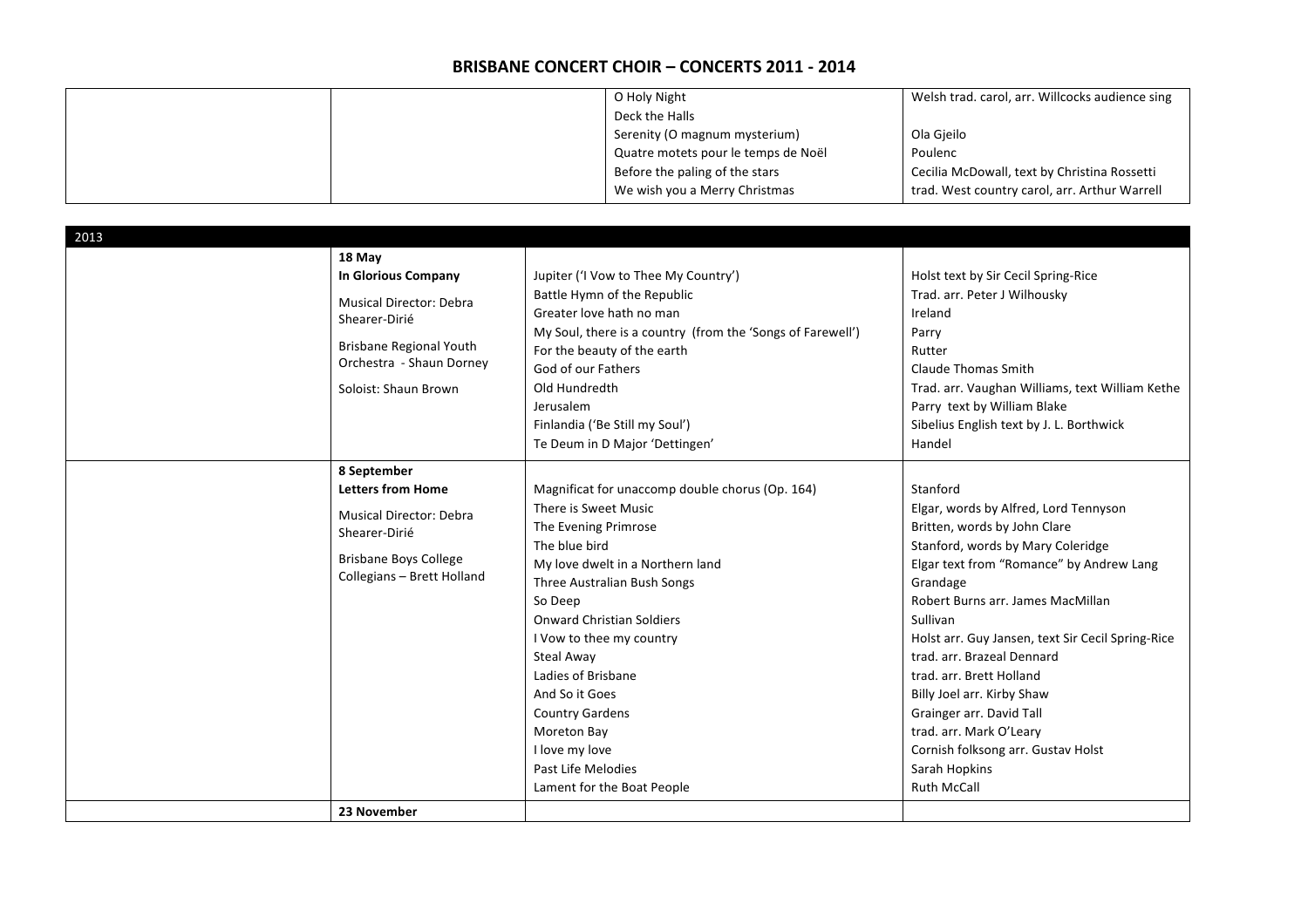|                                                 | <b>Kids' Christmas Capers</b>                                                                                                                                                              | Jesus Child                   | John Rutter                 |  |
|-------------------------------------------------|--------------------------------------------------------------------------------------------------------------------------------------------------------------------------------------------|-------------------------------|-----------------------------|--|
| <b>Musical Director: Debra</b><br>Shearer-Dirié |                                                                                                                                                                                            | In dulci jubilo               | Trad. German, arr. Pearsall |  |
|                                                 |                                                                                                                                                                                            | Hark! the Herald-angels Sing  | Mendelssohn, arr. Wilcocks  |  |
|                                                 |                                                                                                                                                                                            | Do You Hear What I Hear?      | arr. Mac Huff               |  |
|                                                 |                                                                                                                                                                                            | Away in a Manger              | Kirkpatrick, arr. Wilcocks  |  |
|                                                 | Silkstone Harmonies Choir -                                                                                                                                                                | Rise Up, Shepherd, and Follow | Spiritual, arr. Rutter      |  |
|                                                 | Linda Weatherhead                                                                                                                                                                          | Kookaburra Christmas Cake     |                             |  |
|                                                 | and the                                                                                                                                                                                    | Glory, Glory, Glory           | arr. Moses Hogan            |  |
|                                                 | Middle Park State School Choir                                                                                                                                                             | African Noel                  | Trad arr. André Thomas      |  |
|                                                 | - Germaine Guyler                                                                                                                                                                          | We wish you a merry Christmas |                             |  |
|                                                 | 1 December                                                                                                                                                                                 |                               |                             |  |
|                                                 | <b>Berlioz</b><br>L'enfance du Christ<br>Conductor: Debra Shearer-Dirié<br>Sinfonia of St Andrew's - Leader: Chen Yang<br>Soloists: Srah Crane, Shaun Brown, Douglas Kelly, Daniel Smerdon |                               |                             |  |
|                                                 |                                                                                                                                                                                            |                               |                             |  |
|                                                 |                                                                                                                                                                                            |                               |                             |  |
|                                                 |                                                                                                                                                                                            |                               |                             |  |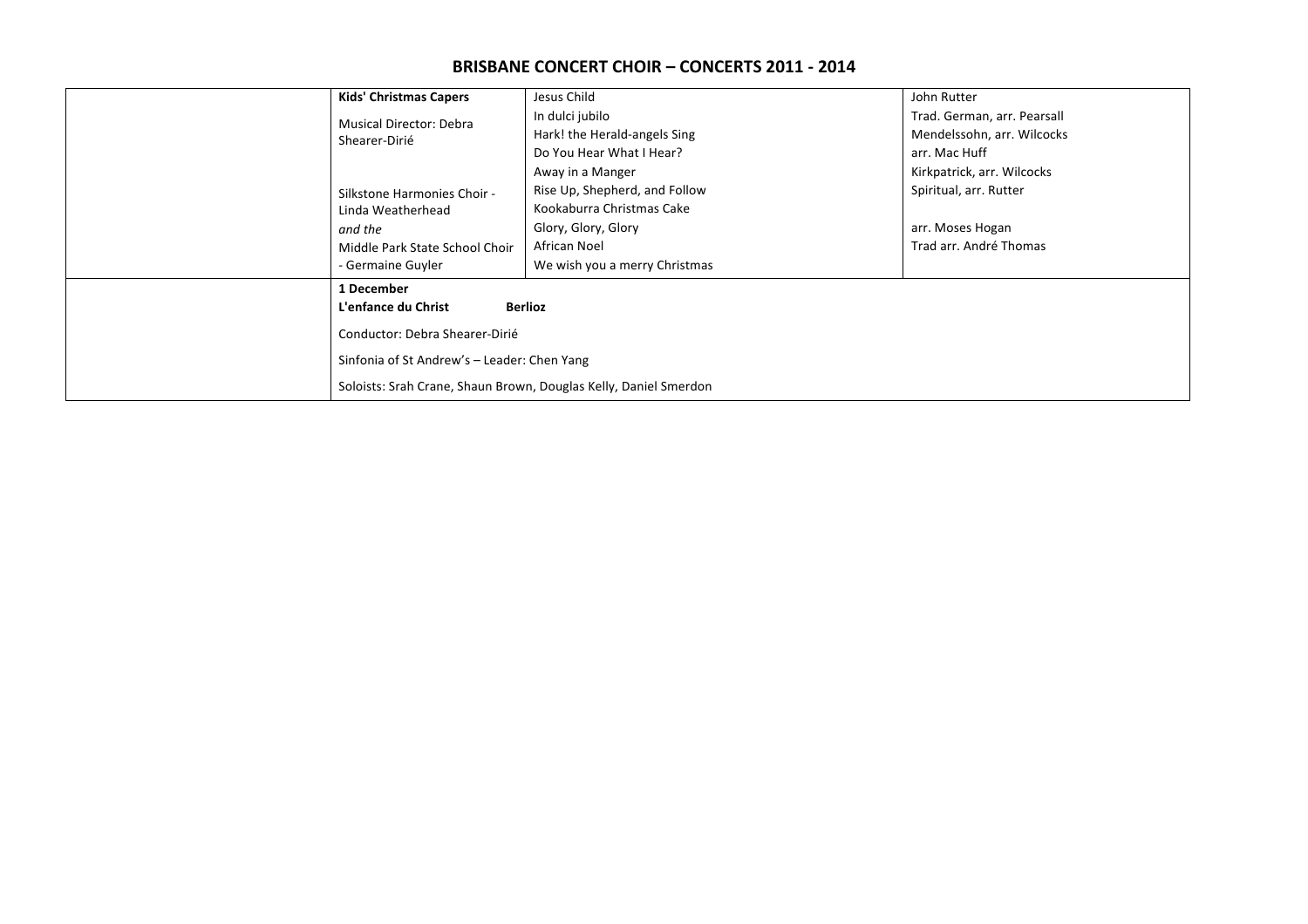| 2012                                                                                                                                                                                                                                                                                                                                                                                                                        |                                                                                                                                                                                                   |                                                                                                                                                                                                                                                             |                                                                                                                                                                                                                                                                                                                                                                                                                |
|-----------------------------------------------------------------------------------------------------------------------------------------------------------------------------------------------------------------------------------------------------------------------------------------------------------------------------------------------------------------------------------------------------------------------------|---------------------------------------------------------------------------------------------------------------------------------------------------------------------------------------------------|-------------------------------------------------------------------------------------------------------------------------------------------------------------------------------------------------------------------------------------------------------------|----------------------------------------------------------------------------------------------------------------------------------------------------------------------------------------------------------------------------------------------------------------------------------------------------------------------------------------------------------------------------------------------------------------|
| <b>BRISBANE CONCERT CHOIR</b><br>at St Andrew's<br>┿<br>POULENC STABAT MATER<br><b>FAURÉ REQUIEM</b><br>with the Simfonia of St Andrew's and<br>oloists Stephanie Lloyd (seprano) and Luke Stoker (<br>Sunday 22 April 2012, 3.00pm<br>St Andrew's Uniting Church<br>Crar Creek and Ann Streets, Brisbane City<br>For tickets call 3369 4866<br>www.brisbaneconcertchoir.com                                                | 22 April<br><b>Stabat Mater</b><br>Poulenc<br>Requiem<br>Fauré<br>Conductor: Debra Shearer-Dirié<br>Sinfonia of St Andrew's - Leader: Margaret Connolly<br>Soloists: Luke Stoker, Stephanie Lloyd |                                                                                                                                                                                                                                                             |                                                                                                                                                                                                                                                                                                                                                                                                                |
| <b>NORTHERN</b><br><b>LIGHTS</b><br>sh Folksong Favourile<br><b>Brisbane Concert Choir at St Andrew's</b><br>& Debra Shearer-Dirié, Musical Director<br>3pm Sunday 26 August 2012<br>St Andrew's Uniting Church<br>Cnr Creek & Ann Sts Brisbane City<br>Tickets: \$29 Adult, \$25 Concession, \$15 Stud<br>vallable: Oracle car park opposite Church on Ann St: \$5.00<br>Bookings: 3300 1932 or choir@brisbaneconcertchoir | 26 August<br><b>Northern Lights</b><br>Musical Director: Debra Shearer-Dirié<br>Soloist: Nicolie Jenkins                                                                                          | Vespers - "All Night Vigil" (selection)<br>Finlandia - "Be Still, My Soul"<br>Songs of Nature<br>Northern Lights<br>Songs of Farewell<br>Loch Lomond<br>Linden Lea<br>Greensleeves<br><b>Strawberry Fair</b><br>The Keel Row<br>It was a lover and his lass | Rachmaninoff<br>Sibelius English text by Jane Laurie Borthwick<br>Dvorak English text by Harold Heiberg<br>Ola Gjeilo Text from the Song of Solomon<br>C.H.H. Parry<br>Trad. Scot arr. R Vaughan Williams<br>Vaughan Williams arr. A Somervell Text:<br><b>William Barnes</b><br>Trad. arr. Ralph Vaughan Williams<br>West country folk song arr. Donald James<br>Trad. Tyneside arr. John Byrt<br>John Rutter |
| <b>BRISBANE CONCERT CHOIR</b><br>AT ST ANDREW'S<br><b>JEBRA SHEARER-DIRIÉ MUSICAL DIRECTOR</b><br>Ceremony of Carols<br>itten's popular work.<br>6pm, Sunday 2 December 2012<br>ws unding Church, Cnr Creek, & Ann St, Bridgene<br>- Ara.Il's \$29   Concessions \$25   Shabesh \$15<br>- Paking: Oracle car park on Ann \$1,\$5<br>Bookings: 07 3300 1932 or choir Stakbaneconcertation care                               | 2 December<br><b>Ceremony of Carols</b><br>Conductor: Debra Shearer-Dirié<br>Sinfonia of St Andrew's - Leader: Chen Yang                                                                          | A Ceremony Of Carols<br>Ding Dong! Merrily On High<br>Away In A Manger<br>Joy To The World!<br>The First Nowell                                                                                                                                             | <b>Britten</b>                                                                                                                                                                                                                                                                                                                                                                                                 |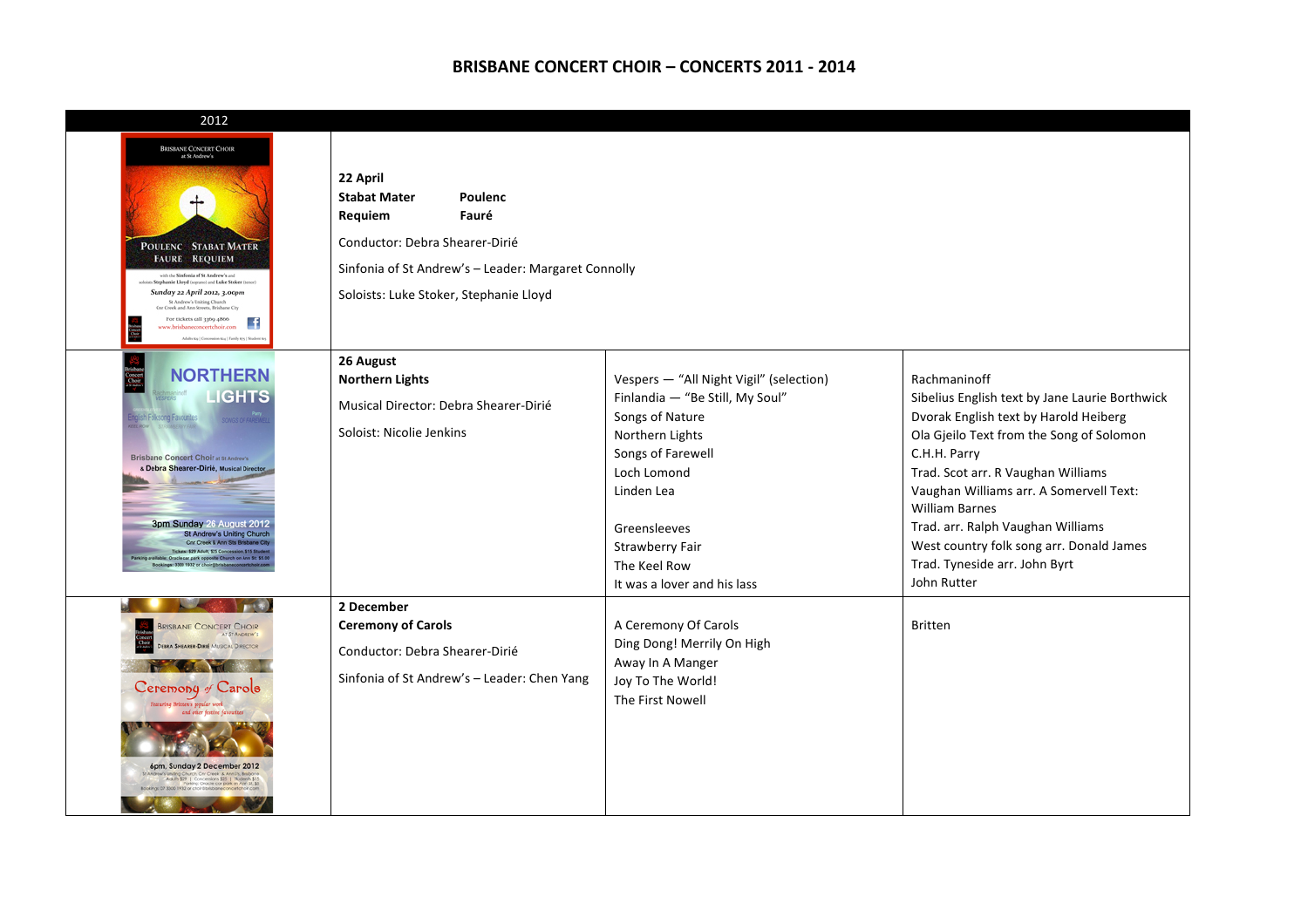#### **BRISBANE CONCERT CHOIR – CONCERTS 2011 - 2014**